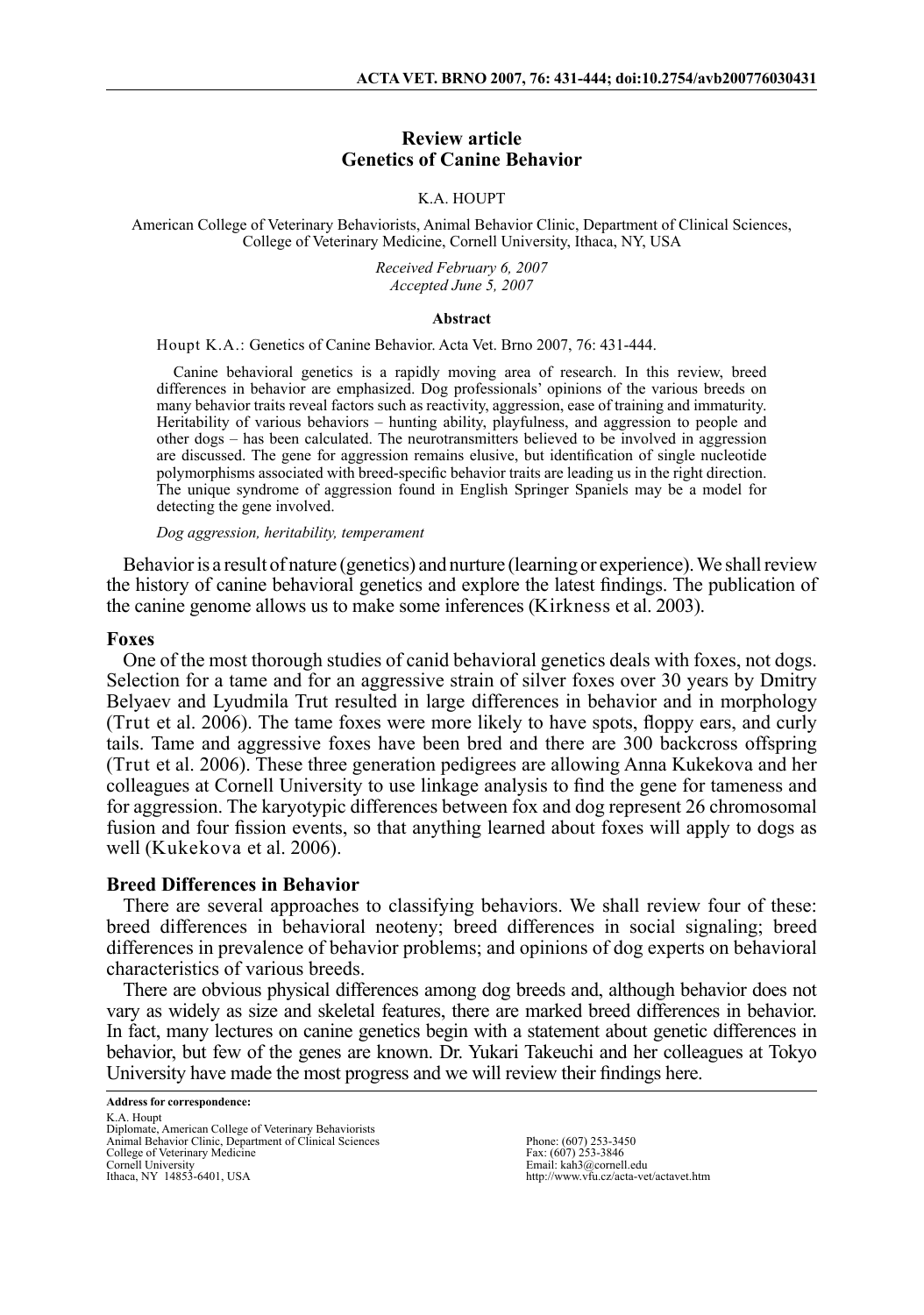What are the different genotypes of dogs? Genetically, dogs can be placed in four clusters. The most genetically distinct are the Asian breeds: Chow, Akita, and sled dogs, such as the Husky. The second cluster includes the guard dogs, mastiffs, bull dog, boxer and Bernese mountain dog. The third cluster consists of herding breeds, the collie, and Shetland sheepdog, and some of the sight hounds, including the greyhound. The remaining cluster includes modern hunting breeds including gun dogs, hounds, and terriers (Parker and Ostrander. 2005). It is surprising that the Western breeds sort out genetically close to the American Kennel Club classifications. For example, the mastiff, bull dogs, pitbulls, and boxers, etc. are closely related to one another. The aggression noted in these breeds can certainly be explained as genetic. Rottweilers do not belong to that group despite their brachycephalic features. The hounds are closely related, as are the terriers.

#### Jackson Laboratory

Beagle, Basenji, Cocker Spaniel, Wire Haired Fox Terrier, and Shetland Sheepdog. The earliest and still most complete study of breed differences in canine behavior was performed by Scott and Fuller (1974) at Jackson Laboratory in Maine. This group, who also discovered the critical periods of socialization in dogs (Freedman et al. 1961), studied five breeds: cocker spaniels, wire haired fox terriers, basenjis, Shetland sheepdogs, and beagles. The five breeds were tested for their ability to learn three types of tasks: forced training, reward training, and problem solving.

The forced method of training was used to teach the dogs to sit still on a scale, to heel on a leash, and to stay and jump on command. In all three types of tasks, the cocker spaniels ranked highest in correct performance. The trainability of cockers in these situations is probably the result of selection within the breed for dogs that would crouch in response to a hand signal. Although cockers are not often used for hunting now, the behavioral predisposition remains. All the dogs learned to heel within the 10-day training period, but there were marked differences in the types of errors that dogs of the various breeds made in the early sessions. Basenjis fought the leash and often pulled ahead or lagged behind; Shetland sheepdogs interfered with the trainer, that is, tangled the leash around his legs. Beagles vocalized in protest. The breed differences in performance were evident on the first training trials and persisted, even though all the dogs improved.

Reward training consisted of showing the dog a piece of fish in a box and then restraining the puppy behind a wire gate before allowing him to run to the box and eat the fish. The position of the box was changed to measure goal orientation versus habit formation. Basenjis performed best on this test, probably because they could run the fastest. With the additional trials, all the dogs reduced the time they took to reach the reward. When motor skills of the five breeds were compared, the basenji was also best.

Problem solving was also studied. The first type of problem the dogs were supposed to solve was a barrier or detour. The dogs were separated from a food reward by a wire barrier. When they learned to run around a short barrier, the barrier was extended and later formed into a U-shape to increase the difficulty of the problem. The dogs were only 6 weeks of age and had considerable difficulty in solving the barrier problem that an adult dog could master easily. The puppies often yelped, and it was noted that they never solved the problem while yelping, but instead engaged in stereotypic activity. Few puppies did well on the barrier test, but basenjis, which are already active at 6 weeks, did best. Puppies of other breeds still tend to be fat and clumsy at 6 weeks and would react to failure by going to sleep.

Another type of problem was a manipulation test in which the dogs were tested for their ability to pull a dish of food from under a box by pawing or pulling it out with their noses. Later, the dish was positioned in such a way that it could be maneuvered out from under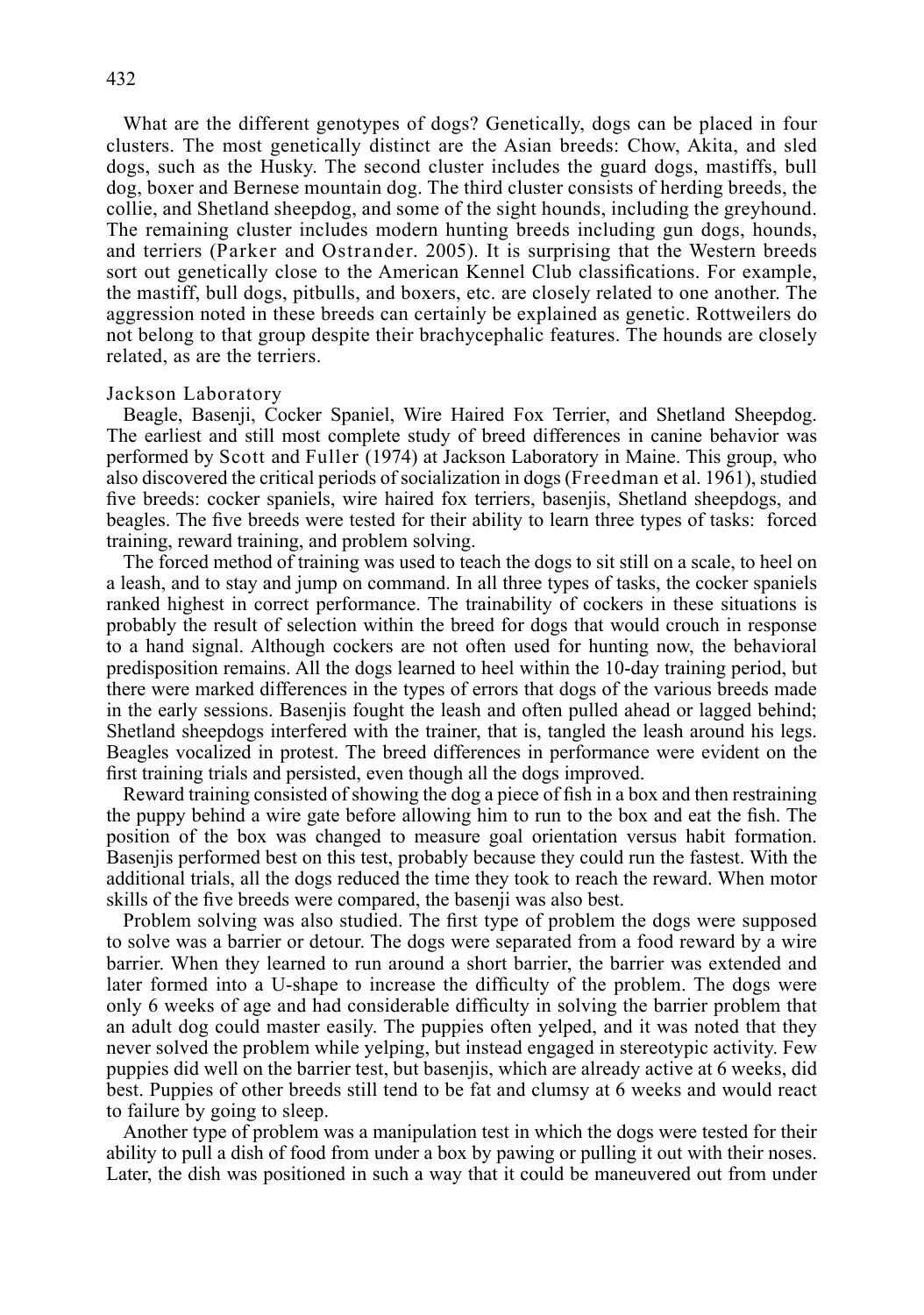the box only by pulling on a dowel and string attached to the dish. Again, the basenjis were the most successful. When maze learning was tested in RLLRRR (right, left, left, and so on) or LRLL mazes, beagles did best. They completed the maze most quickly and made the fewest errors.

A final test of problem-solving behavior, when the dogs were 22 weeks old, was a delayed response test in which the dogs were shown a visual cue that indicated which side of a Tmaze led to freedom. Before the dog was allowed to run the maze, a delay from 1 to 240 seconds was imposed. As in all problem solving, there were great individual differences, but cocker spaniels could remember after the longest delay, and Shetland sheepdogs had the poorest memory.

The extensive studies at Jackson Laboratory indicate that care must be taken in comparing intelligence, even within a species, since breeds of dogs differ markedly in their relative performance depending on the task to be learned.

The most intriguing result was the interaction of genotype and experience (Freedman 1958). Puppies were raised in isolation and exposed to either tolerant humans or disciplinary humans who made the puppies sit and wouldn't play with them. Later the puppies were presented one by one with a bowl of food. If they approached, the handler would clap his hands to frighten them away. The handler then left the room so the puppies were free to eat the food. The basenjiis did, no matter how they had been handled. The Shetland sheepdog never did, no matter how they had been handled. The disciplined beagles ate the food, but not the tolerantly treated ones. The conclusion is that identical handling will have different effects on different genotypes of dogs.

# Border Collies and Newfoundlands

At the University of California at Berkeley, Jasper Rine and Elaine Ostrander crossed border collies and Newfoundlands. The F1 generation were bred to one another and in the F3 generation, the various behavior traits associated with each breed-retrieving and giving eye (staring at sheep or person) for border collies, and love of water and friendliness of Newfoundlands were inherited separately, so that some dogs loved water like Newfoundlands and gave eye like border collies (McCaig 1996).

### Nervous Pointers

At the University of Arkansas, selective breeding for five generations resulted in two strains of pointers - a nervous  $(E)$  and a normal strain  $(A)$ . The former are much more difficult to train (Murphree et al. 1974) and the tricyclic anti-depressant imipramine does not improve their behavior (Tancer et al. 1990). The results indicate that nervousness or aversion is a result of additive gene action. The A dogs are friendly, active, peopleseeking dogs, whereas the E are nervous, exhibit marked timidity, reduced activity, little exploratory behavior and nearly catatonic immobility when people are nearby. Their heart rate is markedly reduced and their eyes are directionally fixed.

Deafness can be diagnosed behaviorally by observing a dog's response to a sudden noise. This is easiest to do when the dog is panting in a warm environment. He will interrupt his panting if he hears the sound. A more quantitative method is the brainstem auditory evoked response (BAER). A speaker is placed in the dog's ear and sound played through it. Recordings are made from electrodes placed on the neck over the hindbrain. In a normally hearing dog, a change in voltage will occur in every synapse from the auditory nucleus to the cortex - eight in all. If the dog is deaf, there will be no change in voltage. Sounds may be played at various decibels, to detect partial deafness and at various frequencies. Using BAER technology, Steinberg et al. (1994) have detected an autosomal recessive deafness in some of the nervous pointers. The relationship of the auditory problem to the nervous behavior is unknown, but appears insufficient to explain the behavior (Klein et al. 1988).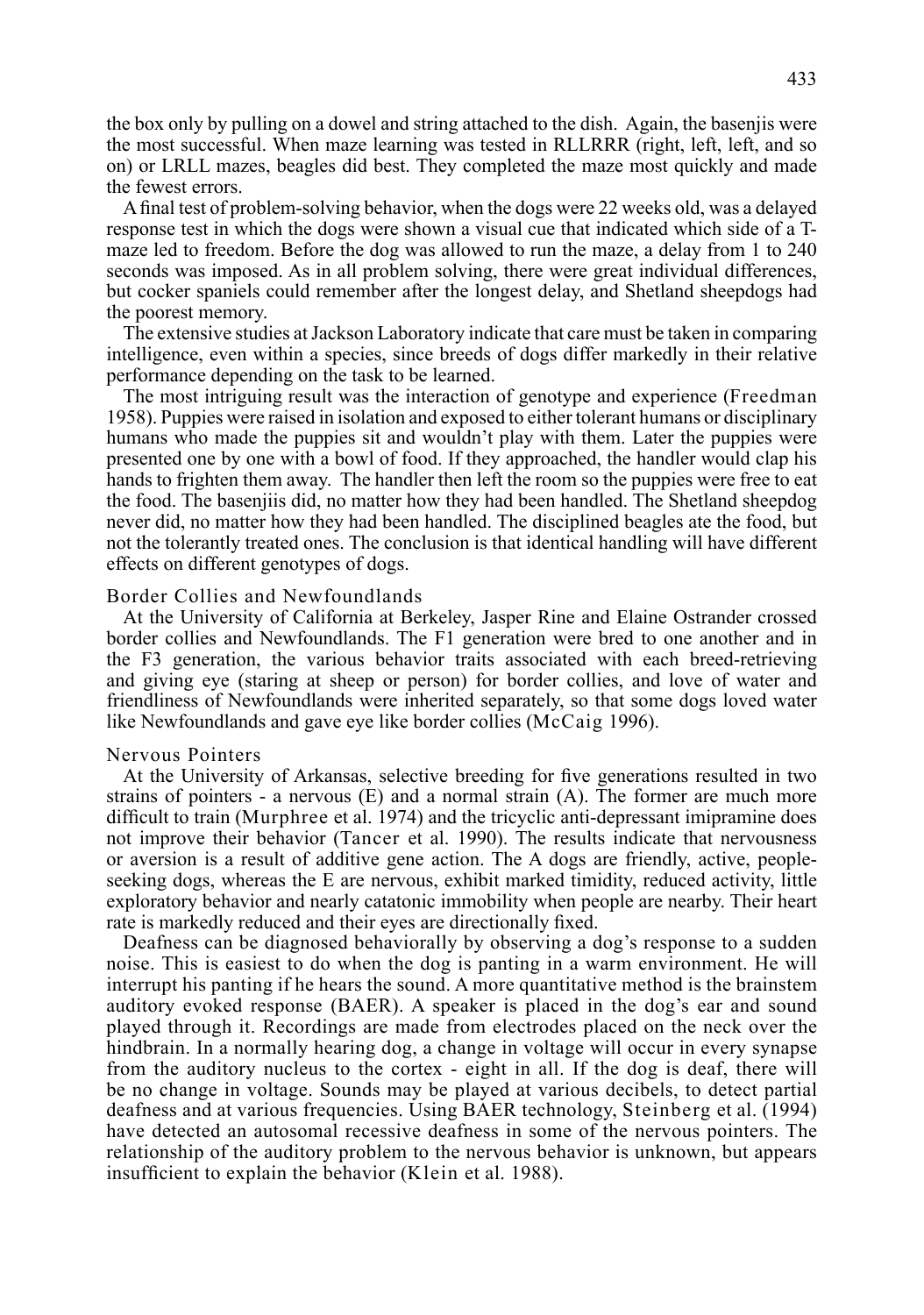### Expert Opinion of Breed Behavior Differences

The largest study of opinions of breed differences is that of Hart and Miller (1985). They surveyed 48 veterinarians and 48 obedience judges as to 13 traits in 56 breeds of dog. The thirteen characteristics were: excitability; general activity; snapping at children; excessive barking; demand for affection; territorial defense; watchdog barking; aggression toward other dogs; dominance over the owner; aptitude for obedience training; ease of house breaking; destructiveness; and playfulness. The breeds were ranked by decile. Dogs in the tenth decile rank higher than 90% of other breeds for that characteristic. Those in the first decile rank below all the other breeds in that characteristic. Let us compare three breeds: the beagle, golden retriever and German shepherd. The beagle ranks in the eighth decile for excitability, the ninth for general activity, the fifth for snapping at children, the ninth for excessive barking, and the third for demand for affection, the third for territorial defense, the fourth for watchdog barking, the fifth for aggression toward other dogs, the eighth for dominance over the owner, the first for obedience training and ease of house breaking, the seventh for destructiveness, and the fifth for playfulness. The beagle is hard to obedience train and housebreak, barks a lot, and is inclined to be dominant over the owner.

The German shepherd ranks in the fifth decile for excitability, the fourth for general activity, the fifth for snapping at children, the sixth for excessive barking, the third for demand for affection, the ninth for territorial defense and watchdog barking, the eighth for aggression toward other dogs, the seventh for dominance over the owner, the ninth for obedience training, and the eighth for ease of house breaking, the ninth for destructiveness, and the seventh for playfulness. German shepherds are good watch dogs and easy to train, but destructive and inclined to be dominant over the owner.

The golden retriever ranks in the second decile for excitability, the fourth for general activity, the first for snapping at children and for excessive barking, and the seventh for demand for affection, the first for territorial defense, the third for watchdog barking, the first for aggression toward other dogs and dominance over the owner, the ninth for obedience training, and the sixth for ease of house breaking, the first for destructiveness, and the eighth for playfulness. Golden retrievers are trainable and playful, but not aggressive.

Principle components analysis revealed 3 factors – reactivity, aggressiveness, trainability – and a fourth factor that included playfulness and destructiveness. Cluster analysis of breeds with similar traits revealed seven clusters. It is interesting that snapping at children clusters with reactivity, not with aggression. They also found that those surveyed believed that there were large differences between intact males and females in behavioral traits. Females were more trainable and males were more aggressive.

Bradshaw et al. (1996) performed a similar study in which veterinarians and dog-care professionals rated various breeds of dogs on a 13 point scale. Factor analysis revealed three traits: aggressivity, reactivity, and immaturity. This resulted in eight groups which did not correspond to the breed groupings. Examples are high aggressivity, average reactivity, low immaturity (Rottweiler); high aggressivity, average reactivity, high immaturity (Jack Russell); average aggressivity, low reactivity, low immaturity (British bulldog); average aggressivity, high reactivity and low immaturity (toy poodle); low aggressivity, average reactivity, high immaturity (English setter); low aggressivity, low reactivity, low immaturity (Greyhound); low aggressivity, high reactivity, low immaturity (King Charles spaniel); average aggressivity, average reactivity, average immaturity (Samoyed).

Dog breeds are typically divided according to historical usage into Working, Hunting, Herding, Hound and Terrier groups plus the toy group, and, in some countries, a separate Gun dog group. When the results of a temperament test involving reactions to strangers who attempt to play tug of war with the dog are compared to the historical use of the dog (for guarding, hunting, etc.), there is little correlation, but there is a similarity in response within a breed. Most interesting is that two of the most popular breeds, the Labrador and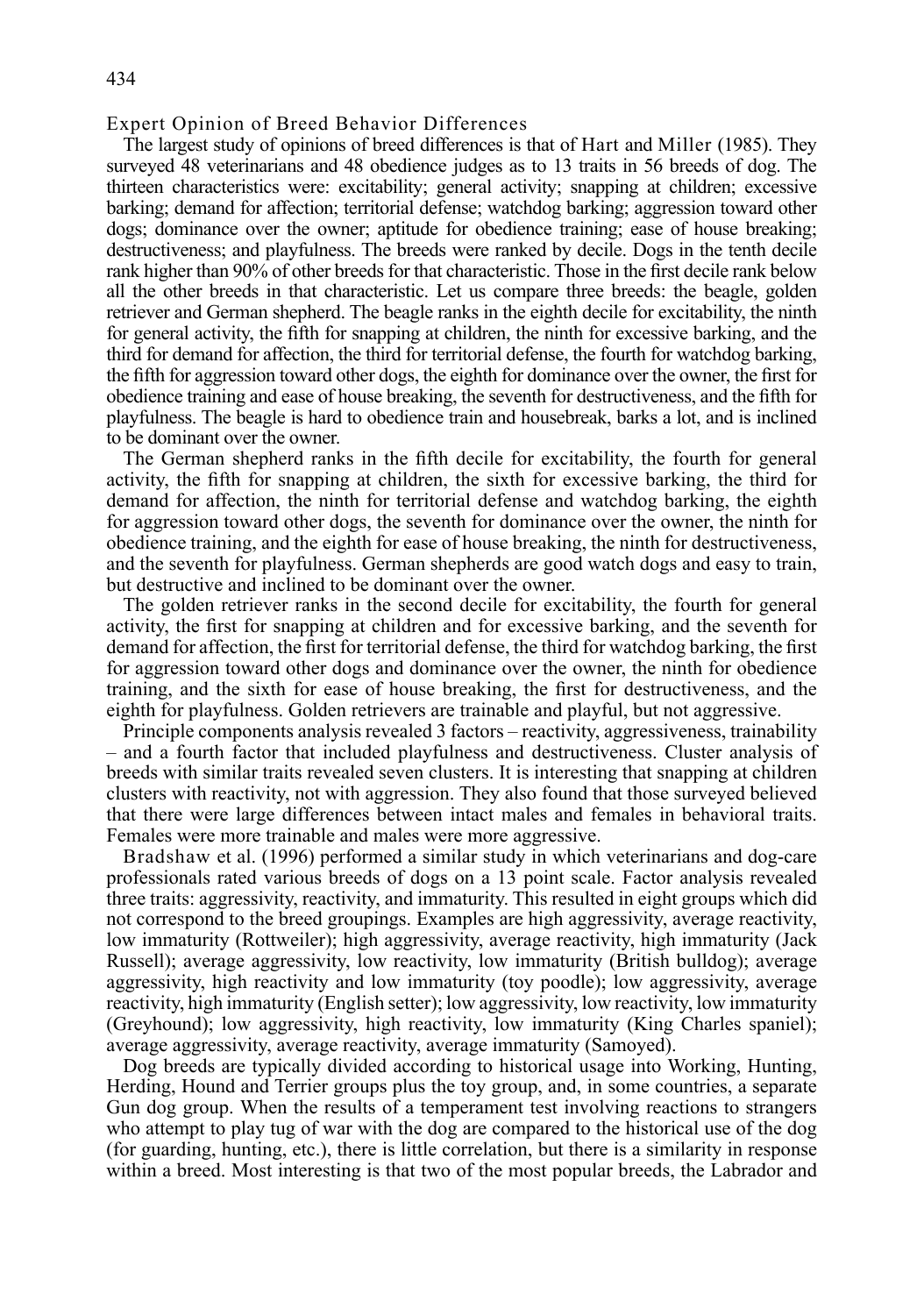the golden retriever, the latter is fearful, the Labrador bold. These results suggest that the present use of a dog differs from the historical use (Svartberg 2005).

#### Breed Differences in Neoteny

Coppinger and Schneider (1995) compared breeds on both behavioral and physical characteristics which they believe co-evolved. Some have puppy-like facial features - short nose and full cheeks, whereas German shepherds are fully adult with long noses and narrow cheeks. They ranked the breeds by developmental stages: heelers (huskies and corgis), headers-stalkers (collies), object players (hounds, retrievers, and poodles), and adolescents (St. Bernard, komodors, and great Pyrenees). These sheep guarding dogs show juvenile behavior, such as play, and lack mature sexual behavior.

#### Breed Differences in Communication

Goodwin et al. (1997) examined breed differences in signaling. They observed wolves and listed the signals they observed such as growl, stand over and stare, crouch, and submissive grin. Ten breeds of dogs were compared to wolves. These dogs lived in same breed groups, ranging in size from four to seven. They were observed for several hours and the behaviors they exhibited compared to those of wolves. Siberian huskies were most like wolves; Labrador retrievers were the next most wolf-like. At the bottom were cavalier King Charles spaniels, Norfolk terriers, and French bull dogs. The authors interpreted this as meaning that behaviors had been lost with domestication due to paedomorphosis.

## Breed Differences in Behavior Problems

The statistics on deaths caused by dogs allows one to determine breed differences in aggression. Between 1979 and 1998, pitbulls killed the greatest number of people followed by Rottweilers, German shepherds, huskies, malamutes, Dobermans, and chows (Sacks et al. 2000). These are all large breed dogs, but other popular large breeds such as Labradors and golden retrievers are not on the list. It is most interesting that Rottweilers have overtaken pitbulls and now kill more people per year. The number of Rottweilers registered had increased 5-fold between 1979 and 1998, but the number of fatalities increased seven times. The statement is often made that popularity ruins the breed, but what probably happens is that while the percentage of aggressive dogs within a breed remains the same, the total numbers increase so there are more aggressive dogs of that particular breed. Unfortunately, these statistics and the tendency of people to sue if bitten have led homeowner insurance companies to refuse policies to people who own pitbulls or Staffordshire terriers, Rottweilers, chows, and dobermans. Breed-specific legislation has been enacted in only a few communities, but the insurance companies are essentially doing that throughout the USA.

We have been interested in aggression by dogs toward their owners. Although many breeds (Doberman pinschers, Rottweilers, German shepherds) have been selected for aggression to humans, toward vermin (terriers) or toward game, (the Japanese bear dogs, otter hounds) etc., none have been selected to bite the hand that feeds them. There is a breed that has developed this trait - the English springer spaniel (ESS). This is a serious problem and led us to try to search for the gene for aggression. There was a similar aggressive problem in Bernese Mountain dogs, but the breeders were able to select against it and essentially eliminate the problem (Van Der Velden et al. 1976).

There are breed differences in the behaviors for which dogs are referred to clinical animal behaviorists (Mugford 1984; Podberscek and Serpell 1996; Podberscek and Serpell 1997a&b). Borchelt (1983) classified the types of aggression he treated in his urban consultations. Dominance aggression was most common in English springer spaniels, doberman pinschers, toy poodles, and Lhasa apsos. Possessive aggression was most common in cocker spaniels. Protective aggression was most common in German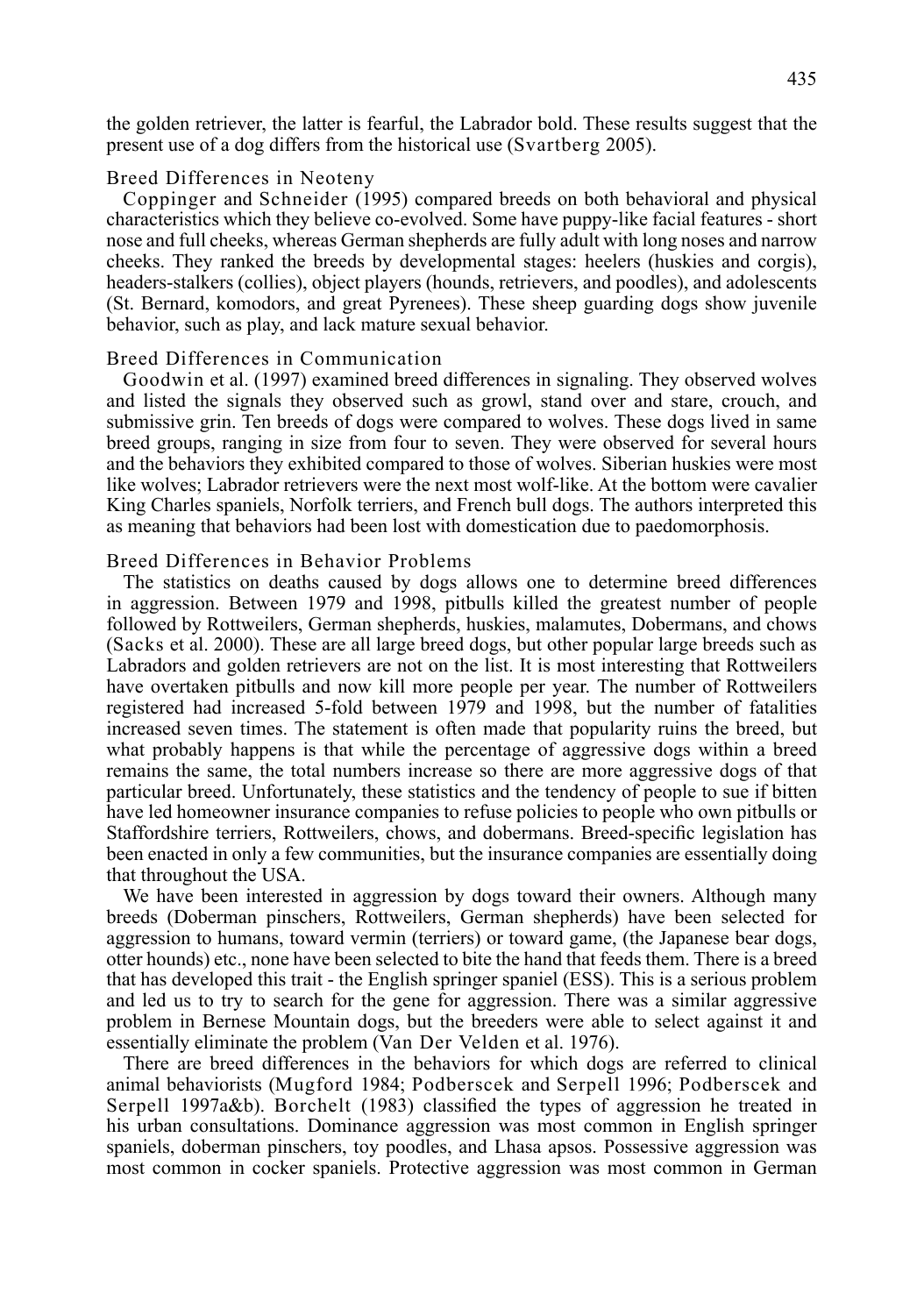shepherds, but fear aggression was also common in that breed, as well as in cocker spaniels and miniature poodles.

Of course, breed differences in prevalence have to be compared with the numbers of dogs of each breed in the catchment area. When comparing a private practice in Ontario, a private practice in Kansas, and a university clinic in upstate New York, Landsberg (1991) found that English springer spaniels were most often presented to the eastern clinics but not to the midwestern one. Two other behavior problems - separation anxiety and thunder phobia - revealed no breed differences. Historically, ESS present with dominance-related aggression more than would be predicted by regional breed distributions (Beaver 1993) and by national breed registration statistics (Landsberg 1991).

The reaction of the dog to threats to its personal space or to attempts to take a coveted object from him are more likely to reveal owner-directed aggression. A behavior screen originally developed by Victoria Voith (Voith 1996) is an invaluable tool in understanding the dog's personality. For example, the dog's response to food in his proximity, both his usual ration and human food, may be no response, a growl, a snap, or a bite. The owner checks the appropriate box - and most owners are honest because they want the dog to be better. The dog's reaction to being approached when on the bed or couch, to having its leash or collar touched, or to any reprimand is also telling. A classical form of aggression is toward one member of the family, usually the male, when he approaches the dog and wife who are on the bed or couch. This may be mate guarding or a form of possessive aggression in which the woman is the possession. Questions are also asked about the dog's reaction while on and off leash to strange humans and dogs.

The responses of aggressive ESS on the aggression screen used at Cornell University Animal Behavior Clinic were distinct from the responses of aggressive dogs of other breeds. When frequency scores for ESS and non-ESS aggressive dogs were compared across the aggression screen, the responses for ESS and non-ESS diverged on a subset of questions related to dominance, feeding, and territoriality. When analyzed by subscales, aggressive ESS were not different from other aggressive dogs except on three subscales. Aggressive ESS were not different from control ESS in severity on the child-directed and territorial aggression subscales, although aggressive non-ESS scored significantly higher than controls on both. Conversely, aggressive ESS were more severe on the food related aggression subscale, while aggressive non-ESS were not different from controls.

The comparison of aggressive ESS and other breeds of aggressive dogs found a clear distinction in responses to dominance and food-related situations (ESS more frequent than non-ESS) and to territorial situations (non-ESS more frequent than ESS) (Golden et al., personal communication).

Reisner et al. (2005) reported in a survey of over 2000 ESS that 65% of ESS with a history of biting (27% of total ESS) had bitten a familiar person, indicating that dominance-related aggression is more frequent than territoriality-related aggression among ESS. The fact that dominance-related aggression and territorial aggression can be dissociated between ESS and non-ESS, as the Golden and Reisner studies reveal, suggests that they are two distinct types of aggression.

There is a syndrome in English cocker spaniels very similar to that seen in English springer spaniels (Mugford 1984; Podberscek and Serpell 1996; 1997a; 1997b). The dogs are most likely to bite their owners. Most affected dogs are male. In this case, there is a coat color association - red cockers are most likely to bite followed by black, and then parti-colored.

### **Heritability**

There have been several studies of heritability of traits in dogs. Heritability is the proportion of variation of a trait that can be explained by genetics.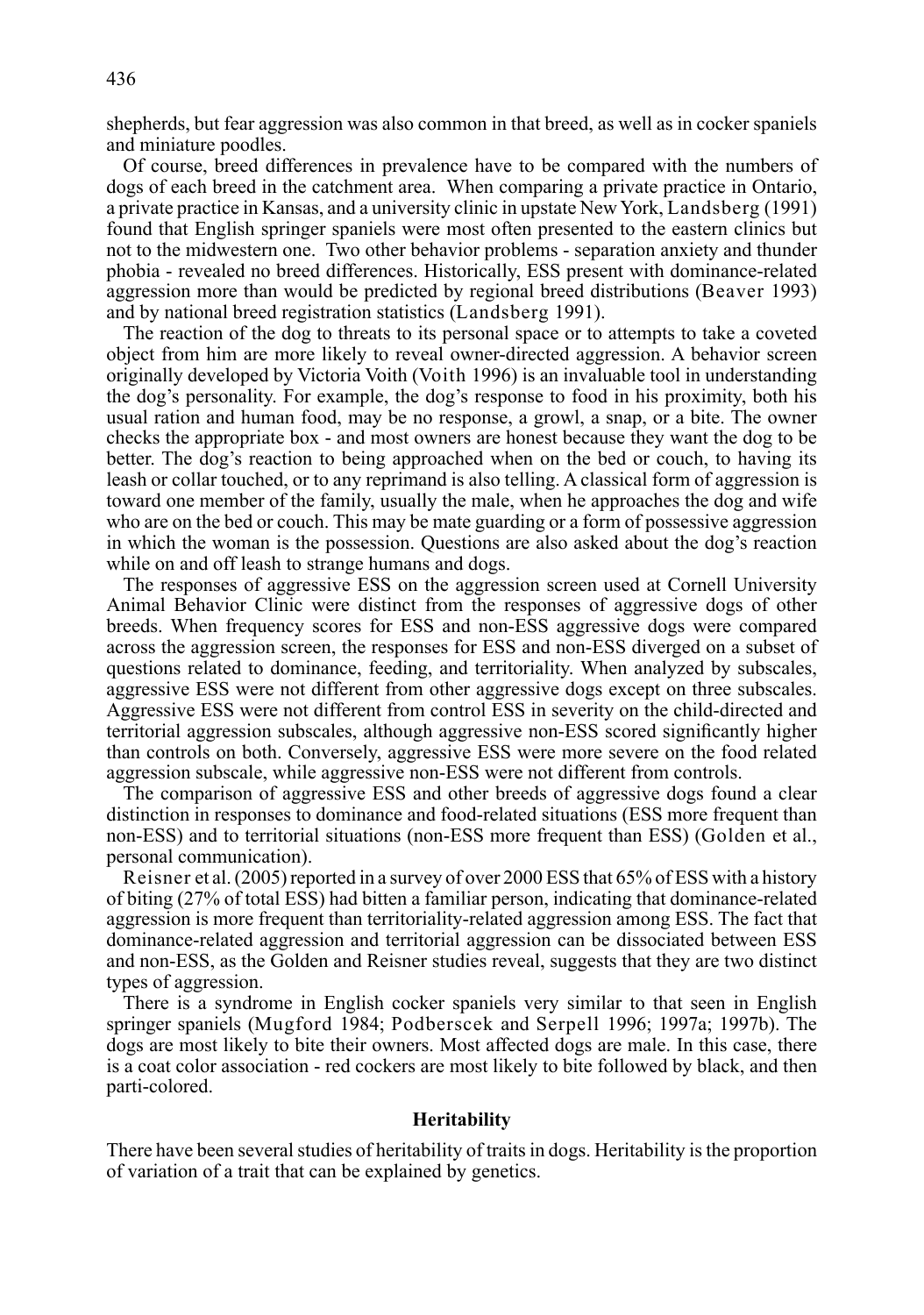#### Hunting Dogs

The traits important for hunting have been examined - pointing, nose use, search and retrieval.

Heritability of a hunting behavior was investigated by the Swedish Flatcoated Retriever club, as well as to investigate the existence of broader personality traits. During the test, the dog was exposed to various standardized hunting situations and the intensity of its reactions was scored in a test protocol by approved test leaders. The data consisted of observations for 10 traits on approximately 800-1150 dogs (depending on trait) and for two additional traits recently added to the test (with only about 190 observations). The dogs were tested in the period from 1992 to 2000. Almost all traits were affected by the test leader, the test object (dummy or game) and previous experience, whereas age and sex affected fewer of the reactions. Heritability estimates for the 10 traits were generally between 0.1 and 0.4, with an outlier of 0.74, and several of the traits were highly genetically correlated. A factor analysis on estimated breeding values revealed three factors which were interpreted as broader personality traits named: excitement, willingness to retrieve, and independence. These personality traits had heritabilities of 0.49, 0.28, and 0.16, respectively, and were weakly genetically correlated with each other (from -0.08 to 0.15) (Lindberg et al. 2004).

Heritability of hunting performance of gun dogs in Norway was tested. Dogs were tested individually and performances of seven traits were judged by scores from 1 to 6. The traits are: hunting eagerness, speed, style, independence, seeking width, ability to work in the field, and cooperation. In addition, the number of birds found in the test was recorded. Genetic parameters for three breeds, German short-haired pointer, German wire-haired pointer, and Brittany spaniel were estimated. The estimated heritabilities for the scored hunting performance traits varied from  $h^2$  = 0.06 to 0.28. The genetic correlations between some of the performance traits were estimated to be higher than the phenotypic correlations and were close to 1.0 (Brenre et al. 2002).

Results of field trials revealed that Finnish Hounds were found to have the highest heritability scores for pursuit and tongueing (vocalization while in pursuit of a hare or fox) (Liinamo et al. 1997).

### Working Dogs

Ruefenacht et al. (2002) calculated the heritability of temperament of Swiss army dogs to be low based on seven traits. The traits were: 1) affability (tested by having an unknown person approach the dog); 2) disposition for self defense (an unknown person attacks the dog); 3) disposition for self defense and defense of the handler (tested by having an unknown person attack the dog and the handler); 4) disposition for fighting in a playful manner (tested by asking the dog to fight for a sleeve or a stick); 5) courage (tested by having a man-shaped figure approach the dog); 6) ability to meet with sudden, strong auditory stimuli (tested by firing a gun at a distance and by making noise with tin cans just behind the dog); 7) disposition for forgetting unpleasant episodes (tested by scaring the dog at a certain location and then asking the dog to pass the location again); and adaptiveness to different environments and situations (tested by observations throughout the test). The estimate of heritability of these traits was low.

Of most interest to us is heritability of aggression. MacKenzie et al. (1985) examined the scores of German shepherd dogs used for attack work during World War II. The heritability of temperament was determined using 575 German shepherd dogs from the Division of Biosensor Research of the US Army. The specifics of the temperament test were not mentioned, but were all determined by one person and composite scores were used to predict future performance and indicated the animal's ability to chase and attack a decoy, and to use its sense of smell. The hip dysplasia scores also were assigned by one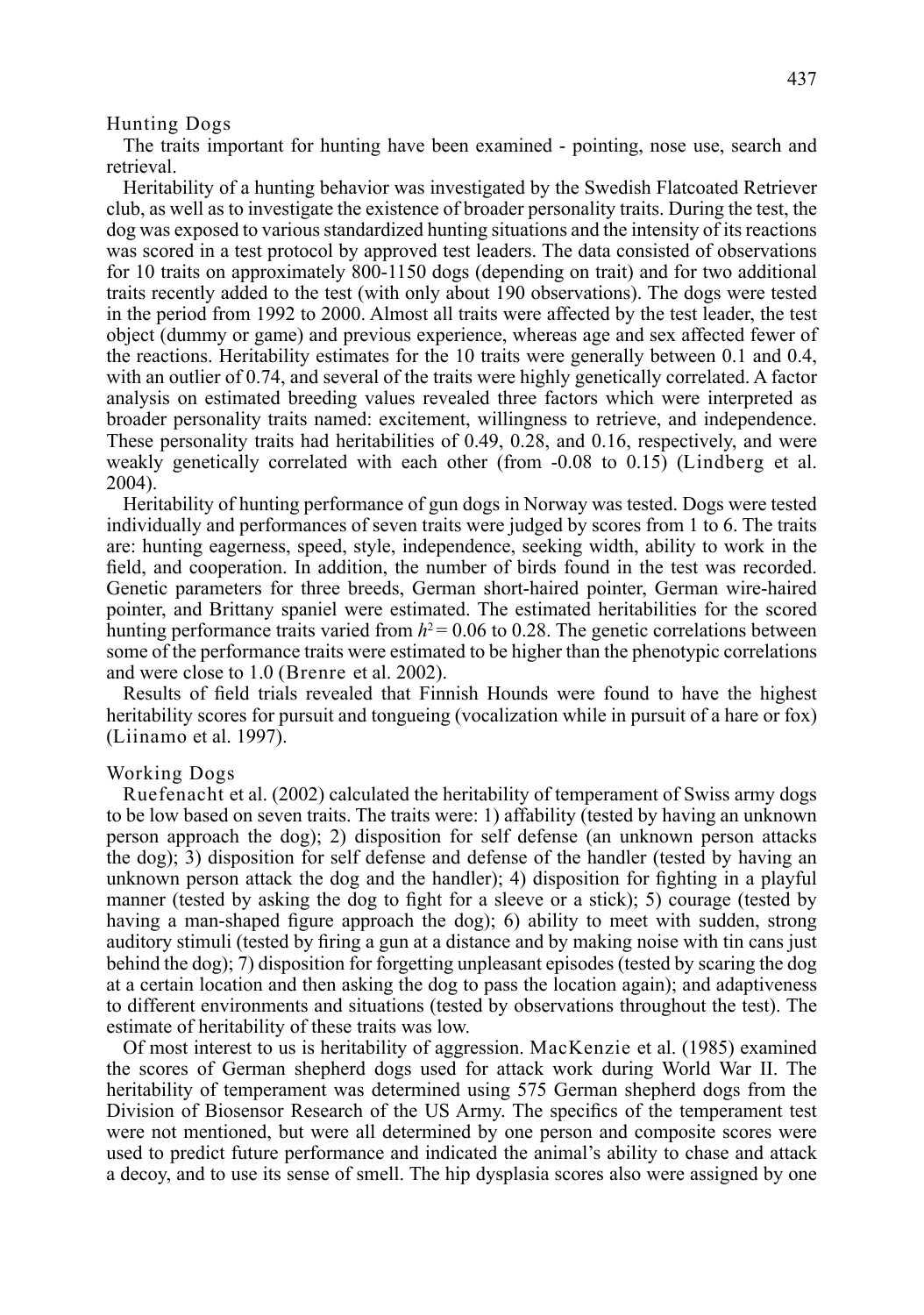person. There was a negative correlation between temperament and hip dysplasia scores. MacKenzie et al (1985) found from the scores of the dogs on their temperament tests and their pedigrees that aggressiveness - that is suitability - in an attack or sentry dog was heritable at 0.51. He also found that the best scores were associated with the worse hip scores. More recent work did not find this pattern, so the genes for the two conditions must not be closely linked (Ruefenacht et al. 2002).

Heritability of various behaviors of German shepherd puppies bred to be working dogs in Sweden by Wilsson and Sundgren (1998) was tested. The test was divided into two parts: fetch and retrieve, and vocalization. Willingness to retrieve objects in general was considered a good measurement of cooperativeness. Willingness to play tug of war and to approach a stranger were also evaluated.

The scores of 630 German shepherd puppies tested at eight weeks of age were used to calculate heritability. The heritability of the puppy's response was highest for activity (0.53), tug of war (0.48), and contact (0.42). Other estimates of heritability range from 0.20 to 0.27. Higher estimates on dam than on sire were found for shriek, contact, tug of war, activity, and objects visited. This indicates the environmental effect.

#### Pet Dogs

### Aggression to Owner

Of course, what is good temperament for an attack dog is not necessarily good temperament for a pet dog. In fact, most of the commonly used temperament tests rely on the dog's reaction to strange people and dogs and do not measure the reaction of the dogs to challenges by the owner (Jones and Gosling 2005). Another problem is that dogs may take a test, such as the Canine Good Citizenship test, when the dog is a year old, but the dog can become aggressive as most at genetic risk do, at two years of age.

### Dominance

The Campbell Test was conducted to assess dominant behavior in puppies. The test consisted of five parts and must be conducted at the age of six to eight weeks old. Puppies were subjected to the test individually with no other person, animal or object present that could distract them. The tester, who had not seen the puppy previously, remained impassive and showed no signs of emotion throughout the test. The five parts of the test included: social attraction, following, restraint, social dominance (petting), and elevation dominance (picking up).

The Campbell test applied to 51 seven week old English cocker spaniel puppies, the offspring of four sires and 10 dams, revealed a hierarchy of dominance of 0.20 based on sire and heritability estimated on the dam of 0.46, indicating both genetic and environmental influences. It is particularly interesting that seven week old puppies demonstrate the same differences due to coat color and sex as adult English cocker spaniels, that is solid color and male puppies are more dominant than particolor and female puppies (Pérez-Guisado et al. 2006).

There is high heritability of aggression – at least in adult Golden retrievers, with heritability estimates of scores of 0.9 for aggression toward strangers (van den Berg et al. 2006).

Liinamo et al. (2007) used Restricted Maximum Likelihood method to determine heritability of aggression using the dog owner's impression of the animal's human and dog-directed aggression or the responses on the Canine Behavioral Assessment and Research Questionnaire (CBARQ) (Hsu and Serpell 2003). They found heritability of 0.77 for human-directed aggression and 0.81 for dog-directed aggression. There is little correlation between the two types of aggression indicating separate genetic causes of the traits. There were high heritability estimates on several CBARQ items such as strange dog approaching leashed dog (0.85), family member grooming dog (0.83), family member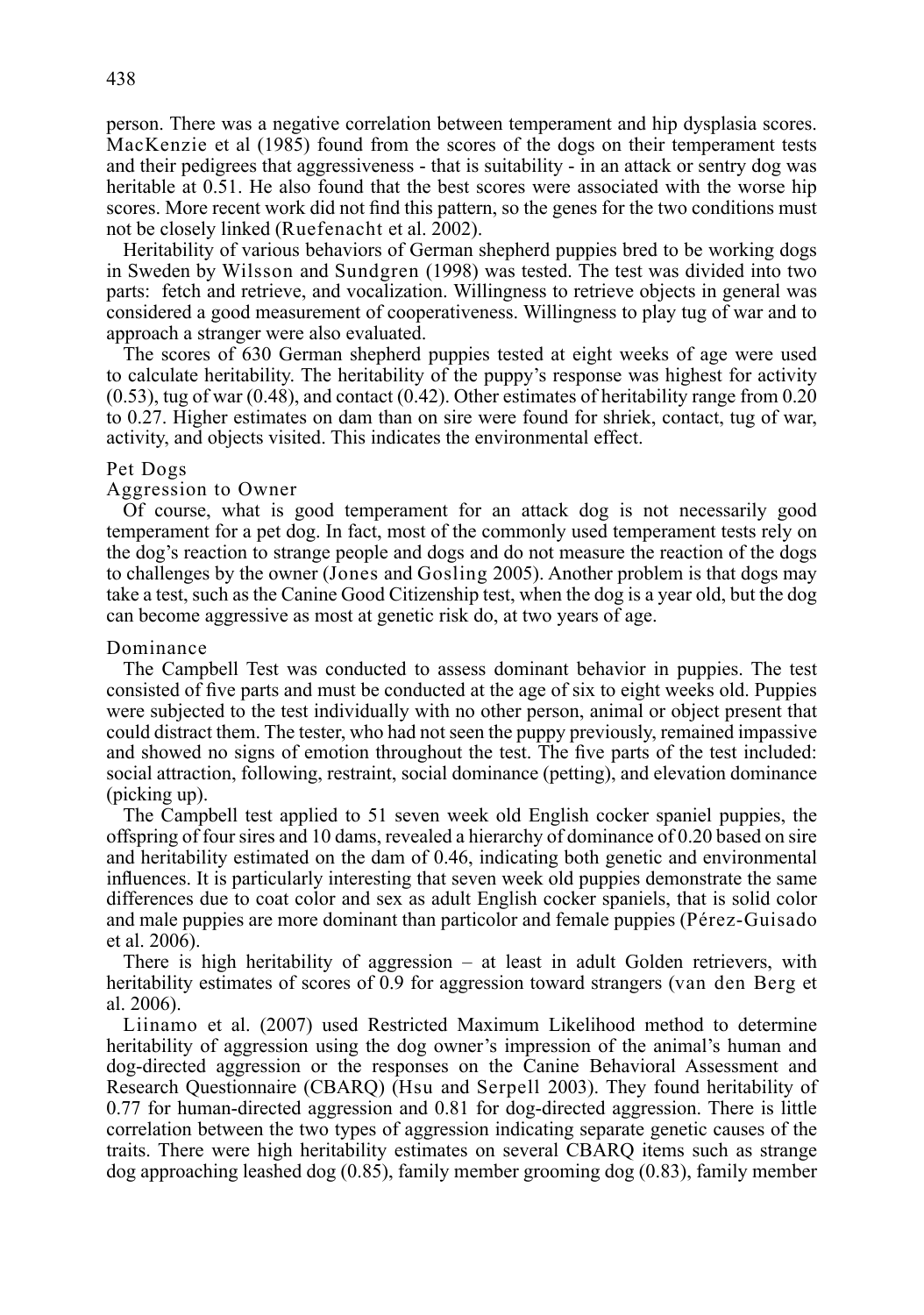approaching eating dog (0.94), family member removing food (0.95), stranger trying to touch dog (0.99).

These studies indicate that dominance behavior and aggression are under genetic control and have encouraged research in the genetics of canine aggression and other misbehaviors.

#### **Genes and Behavior**

The hunt for the gene involved in aggression is very difficult. For example, one may select one neurotransmitter - for example serotonin, and determine genetic difference between aggressive and non-aggressive dogs. The difference between aggressive and non-aggressive dogs could be due to a gene controlling synthesis of the neurotransmitter, reuptake of the neurotransmitter, the enzymes that inactivate the neurotransmitter, or genes that control expression of any of the above genes.

### Neurotransmitters

#### Dopamine

Dopamine is a neurotransmitter frequently affected by veterinary drugs. For example, acepromazine is a blocker of dopamine receptors and is used for sedation. There is an association between novelty seeking in humans and the long form of the D4 dopamine receptor (Benjamin et al. 1996; Ebstein et al. 1996). Dopamine is inactivated by an enzyme, monoamine oxidase. Aggression can occur in humans with a particular mutation of the enzyme (Caspi et al. 2002).

### Serotonin (5-hydroxytryptamine 5-HT)

Genes involved in serotonin's production and that of its receptors are promising candidates in the genetic control of aggression. Lesch et al. (1996) found an association between anxiety and polymorphism in the serotonin transporter gene. Saudou et al. (1994) found that mice lacking the 5-HT 1  $\beta$  receptor for serotonin were more aggressive to strange mice, which is a behavior analogous to territorial aggression in dogs. Conversely, mice lacking the receptor for substance P, the neurotransmitter that modulates sensitivity to pain, were less aggressive to strange mice (De Felipe et al. 1998). There is considerable evidence in primates, rodents, and dogs that aggressive individuals have lower cerebrospinal levels of 5-hydroxyindole acetic acid and homovanillic acid, the major metabolites of serotonin and dopamine respectively (Reisner et al. 1996). Furthermore, drugs that block the reuptake of serotonin such as amitriptyline (Virga et al. 2001) and fluoxetine (Dodman et al. 1996) decrease aggression in dogs, as well as in other species.

#### Norepinephrine

Alpha 2 adrenergic receptors appear to modulate aggression because knockout mice lacking the alpha2c receptors were more aggressive to strangers (Sallinen et al. 1998).

### Genes and Aggression

There are many studies in mice demonstrating that certain genes influence aggression, whether any of these are involved in canine aggression remains to be determined.

Targeted disruption of a single gene - a knock out - is a powerful tool with which to study behavior in laboratory mice. Knock out of the estrogen receptor reduces aggression in female mice (Scordalakes and Rissman 2003). Neuronal nitric oxide is involved in many reactions; knock out of the neuronal nitric oxide synthetase gene increases aggression (Nelson et al. 1995). Knock out of the gene for alpha calcium calmodulin kinase II in tailless mice (Nelson and Young 1998) also results in aggression.

A gene coding for steroid sulfatase is located on the Y chromosome and the levels of enzyme are correlated with aggression against intruder male mice (Le Roy et al. 1999). Mice with smaller infra pyramidal mossy fiber terminal fields due to a one gene mutation were more aggressive (Sluyter et al. 1999).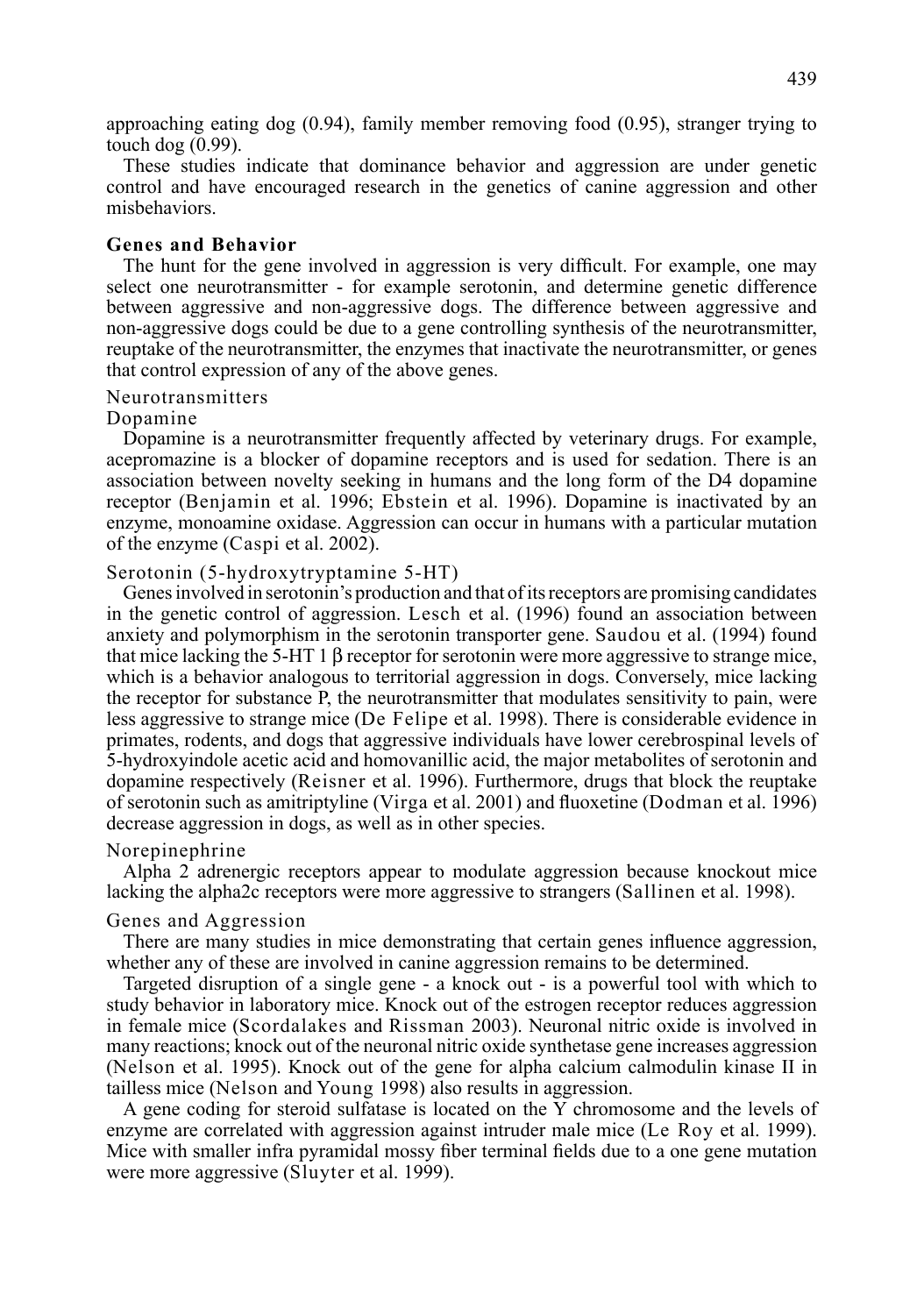Genes and Canine Behavior

There have been several promising candidate genes for canine aggression. These include the dopamine D4 receptor, the long form of which is associated with risk seeking behavior in humans (Noble et al. 1998) and monoamoine oxidase A, an enzyme which breaks down dopamine and a mutation of which is associated with incarceration of humans, if they had a bad childhood environment (Caspi et al. 2002).

The results of the candidate gene approach to canine aggression have been uniformly disappointing so far. Although Nimi and colleagues (1999) showed that a usually gentle breed of dog, the golden retriever, had the short form of the dopamine D4 receptor and the territorially aggressive Shiba has the long form, this is not associated with behavior but rather with the genetic differences between an Asian and an Anglo-American breed (Parker et al. 2006).

Van den Berg et al. (2003; 2005; 2006) investigated 4 genes involved in serotonin function: serotonin receptor 1A, (htr1A); serotonin receptor 1B (htr1B); and serotonin receptor 2A (htr2A); serotonin transporter gene (slc6A4). Linkage analysis of pedigrees of Golden retrievers did not demonstrate that any of these genes were linked with aggression.

The laboratory of Veterinary Ethology of Tokyo University has made the most progress in locating putative genes affecting canine behavior. They have obtained blood samples from five breeds of dogs: golden retriever, Labrador retriever, Maltese, miniature schnauzer, and Shiba for a total of 266 samples. They have systematically searched for differences in single nucleotide polymorphisms in genes for neurotransmitters, the enzymes that synthesize them or destroy them, and the receptors. They have compared the differences in genotype with the differences in behavior in the breeds as found by Hart and Hart (1985) and Hart and Miller (1985). The details are given below.

Hashizume et al. (2003) determined the full-length nucleotide sequences of cDNA for canine monoamine oxidase type A (MAOA) and type B (MAOB) genes that were isolated from the canine brain cDNA library. Oligonucleotide primers for PCR were constructed based on the conserved sequences reported thus far for other mammalian species. The nucleotide sequences had open reading frames of 1584 and 1563 bp for MAOA and MAOB, respectively. Both of these genes showed relatively high homology with other species in both nucleotide ( $> 81\%$ ) and deduced amino acid ( $> 85\%$ ) sequences. In Northern blot analyses, MAOA mRNA was expressed broadly in various parts of the canine brain, whereas MAOB mRNA was found only in specific brain regions, such as the hypothalamus, hippocampus, brain stem and olfactory bulb. These results suggested that MAOA and MAOB mRNAs have subtype-specific expression patterns in the canine brain. Because mutations in monoamine oxidase have been associated with aggression in humans, (Caspi et al. 2002), these canine mutations should be examined in aggressive and non-aggressive dogs. Hashizume et al. (2005) found that 90% of Golden retrievers – a friendly breed – had the T allele of the MAOB gene, whereas the more aggressive and excitable Schnauzers had less than 90%.

Masuda et al.  $(2004a)$  identified the canine cate cholamine o-methyl transferase  $(COMT)$ gene fragment and found its genetic distribution among five representative canine breeds: retriever, Labrador retriever, Maltese, miniature schnauzer, and Shiba. The amplified gene consisted of 663 bp nucleotides and was 84% homologous with the human COMT gene. Single nucleotide polymorphisms, guanine adenine substitution, were observed at the 39<sup>th</sup> (G39A), 216<sup>th</sup> (G216A) and 482<sup>nd</sup> (G482A) nucleotides. From the genotyping of the  $216<sup>th</sup>$  polymorphism among 266 dogs by the polymerase chain reaction-restriction fragment length polymorphism method with restriction enzyme EagI, and that of the  $482<sup>nd</sup>$ polymorphism with restriction enzyme SfcI, inter-breed variations of genotypes as well as of allelic frequencies were found for both of these polymorphic regions. The G/G genotypes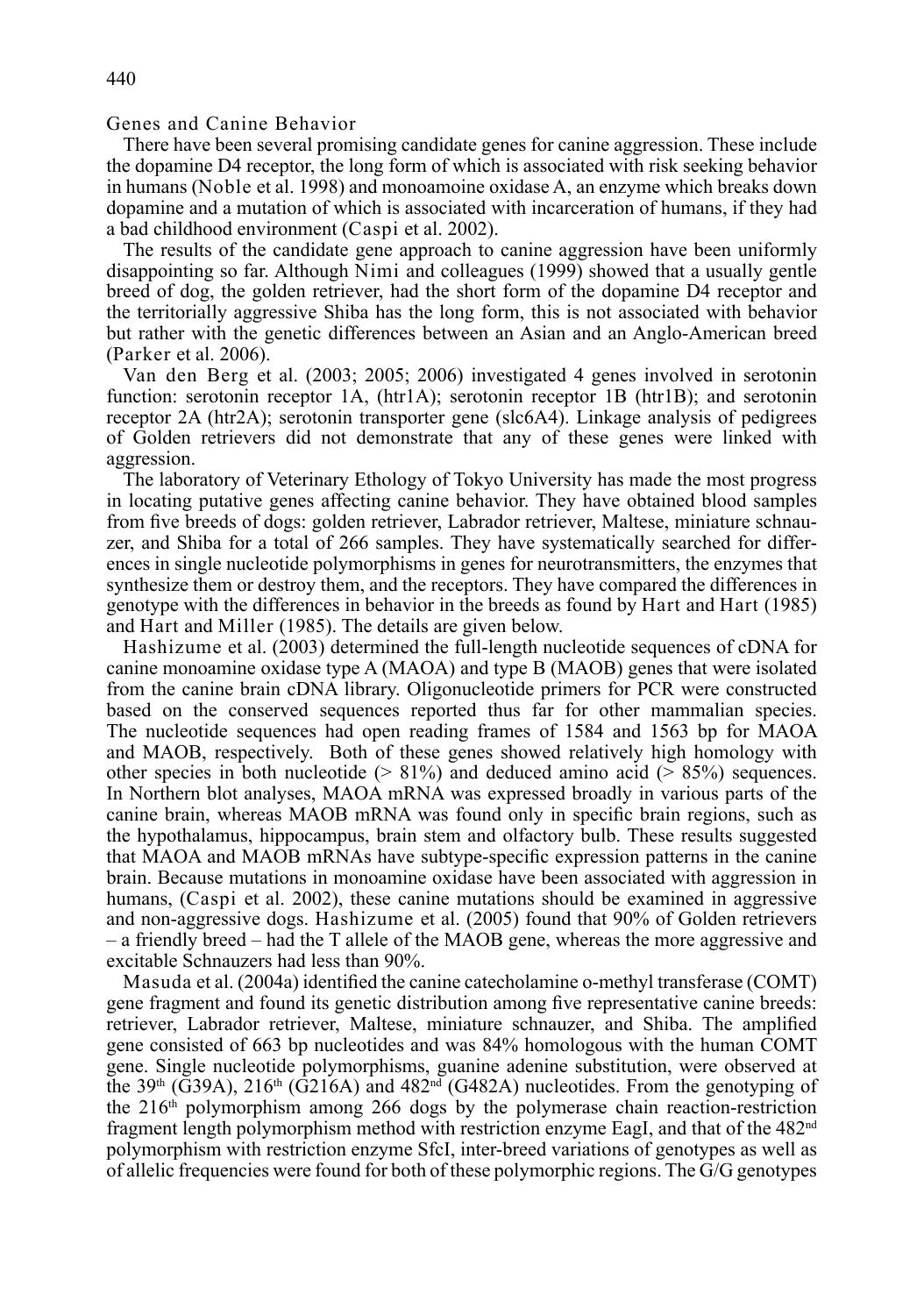was dominant in the five breeds tested – golden retriever, Maltese, miniature schnauzer, and Shiba, but Labrador retriever and miniature schnauzer had more A alleles. Territorial defense is higher in Labrador retrievers and miniature schnauzers than in Maltese and golden retrievers.

Masuda et al. (2004b) searched for polymorphisms of serotonin receptors in the dog and compared allelic frequencies for the canine 5-HTR1B, 5-HTR2A, and 5-HTR2C genes among five canine breeds. The canine genes consisted of the following: 5-HTR1B, 1170 bp; 5-HTR2A, 1413 bp; and 5-HTR2C, 1377 bp. All of these genes were highly homologous with the human genes. There were no polymorphisms in the 5-HTR2A, and 5-HTR2C genes. They found six single nucleotide polymorphisms (SNPs) in the 5- HTR1B gene (G57A, A157C, G246A, C660G, T955C, and G1146C). Genotyping of the respective SNPs revealed that there were inter-breed variations in the genotypes and allelic frequencies for four out of the six identified SNPs. The G57A and A157C polymorphisms were observed only in golden retrievers. The G246A and C660G polymorphisms were not observed in Maltese or miniature schnauzers in which the C allele of the G1146C and T955C polymorphisms was dominant, whereas other alleles were dominant in the other four breeds.

Ogata et al.  $(2006)$  identified a single nucleotide polymorphism  $(T199C)$  located on the putative third exon of the canine monoamine oxidase B gene, which causes an amino acid substitution from cysteine to arginine. They examined the allelic frequencies in five dog breeds (Golden retriever, Labrador retriever, Maltese, miniature schnauzer, and Shiba) and found significant variation among them.

Takeuchi et al. (2005) used brain cDNAs derived from ten unrelated Beagles to search for polymorphisms in tyrosine hydroxylase (TH) and dopamine beta hydroxylase (DBH), the enzymes synthesizing norepinephrine and dopamine, respectively. Four single nucleotide polymorphisms (SNPs) (C97T, G168A, G180A and C264T), one of which (C97T) will cause amino acid substitution in the TH gene, and two SNPs (C789A and A1819G), both of which will cause amino acid substitutions in the DBH gene were identified. The allelic frequencies among five dog breeds (47 golden retrievers, 41 Labrador retrievers, 40 Malteses, 26 miniature schnauzers, and 39 Shibas) were examined and found to have significant variation between them with regards to all these SNPs, except for C97T in the TH gene and A1819G in the DBH gene which were found only in the Shiba. The alleles of 168A and 264T on the TH gene are found in relatively high frequency in the Labrador retrievers which are higher in ease of housebreaking and low on attention demand and general activity than the other breeds. At G180A, the Labrador retriever and miniature schnauzer, which rank higher in territorial defense, have more A alleles than the other breeds. At C789A, the ratio of allelic frequency of the golden and Labrador retrievers to other breeds is reversed. Retrievers rank lower in dominance over the owner, watch dog barking, snapping at children, destructiveness, aggression to other dogs, and excessive barking in comparison to other breeds.

Ogata et al. (2006) screened four excitatory amino acid transporters (EAAT) genes (glutamate transporter-1; GLT-1, excitatory amino acid transporter 4; EAAT4, excitatory amino acid carrier; EAAC1, glutamate/aspartate transporter; GLAST) for single nucleotide polymorphisms (SNPs). They identified two silent SNPs (C129T and T471C) in the GLT-1 gene. Next, they genotyped 193 dogs of 5 breeds and found significant variation among breeds in these two SNPs in GLT-1. The C129T polymorphism was not observed in Malteses and miniature schnauzers. The T allele variant of the C129T polymorphism was observed only in golden retrievers, Labradors and Shibas, breeds that have low excitability (Hart and Hart 1985). Golden retrievers and Labradors had a relatively higher proportion of the C allele of the T471C polymorphism, the miniature schnauzers and Shiba had a higher proportion of the C and T allele; the C and T alleles were approximately equal in Maltese.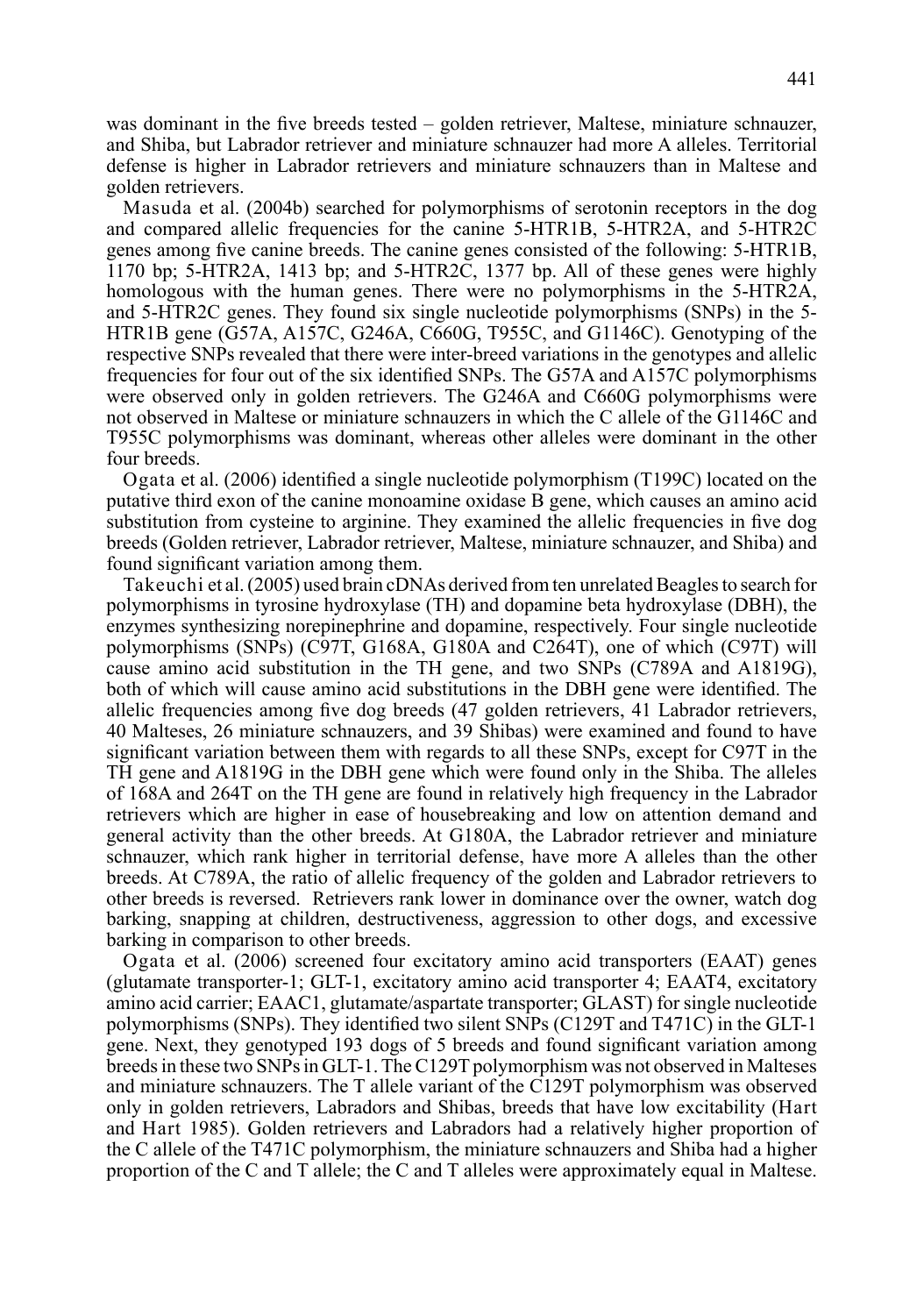Labrador retrievers and golden retrievers differ behaviorally from Shiba and schnauzers on defensive aggression.

## **Conclusion**

Although we have not yet identified the gene or genes responsible for canine aggression, that should occur within the next year. At that point, the ethical problem arises of what to do with dogs that carry the aggressive genes. Certainly none of those dogs should reproduce, so should be neutered, no matter how beautiful they are. Should these dogs be euthanized before they seriously injure a person at worst or, at best, frighten and worry their owners who will not be able to enjoy the dog as a pet? That is a question all of us interested in public safety, the human animal bond, and in veterinary animal behavior should ponder.

#### **Genetika chování psů**

Psí behaviorální genetika je rychle se rozvíjející oblast výzkumu. V tomto přehledu jsou zdůrazněny rozdíly v chování u různých plemen. Názory odborníků na různá plemena a znaky chování odhalují faktory jako například reaktivitu, agresi, schopnost učení a nedostatečnou vyspělost. Byla sledována heritabilita různých vloh, schopnost lovu, hravost, agresivita vůči lidem a jiným psům. Jsou diskutovány neurotransmitery, o kterých se předpokládá, že se uplatňují při agresi. Gen pro agresi zůstává nepoznán, ale identifikace jednotlivých nukleotidových polymorfismů spojených s povahovými rysy charakteristickými pro jednotlivá plemena nás vede správným směrem. Unikátní syndrom agrese zjištěný u anglického špringer španěla, by mohl být modelem pro detekování příslušného genu.

#### **References**

BEAVER BV 1993: Profiles of dogs presented for aggression. J Am Anim Hosp Assoc 29: 564-569

- BENJAMIN J, LI L, PATTERSON C, GREENBERG BD, MURPHY DL, HAMER DH 1996: Population and familial association between the D4 dopamine receptor gene and measures of Novelty Seeking. Nature Genetics **12**: 81-84
- BORCHELT PL 1983: Aggressive behaviour of dogs kept as companions animals: classification and influences of sex, reproductive status and breed. Appl Anim Ethol **10**: 45-61
- BRADSHAW JWS, GOODWIN D, LEA AM, WHITEHEAD SL 1996: A survey of the behavioural characteristics of pure-bred dogs in the United Kingdom. Vet Rec **138**: 465-468
- BRENQE UT, LARSGARD AG, JOHANNESSEN K-R, ULDAL SH 2002: Estimates of genetic parameters for hunting performance traits in three breeds of gun hunting dogs in Norway. Appl Anim Behav Sci **77**: 209-215
- CASPI A, MC CLAY J, MOFFITT TE, MILL J, MARTIN J, CRAIG IW, TAYLOR A, POULTON R 2002: Role of genotype in the cycle of violence in maltreated children. Science **2**: 851-854
- COPPINGER R, SCHNEIDER R 1995: Evolution of working dogs. In: The Domestic Dog. SERPELL J (ed.). Cambridge University Press, U.K., pp. 21-47
- DE FELIPE C, HERRERO JF, O'BRIEN JA, PALMER JA, DOYLE CZ, SMITH AJH, LAIRD JMA, BELMONTE C, CERVERO F, HUNT SP 1998: Altered nociception, analgesia and aggression in mice lacking the receptor substance P. Nature **392**: 394-397
- DODMAN NH, DONNELLY R, SHUSTER L, MERTENS P, RAND W, MICZEK K 1996: Use of fluoxetine to treat dominance aggression in dogs. J Amer Vet Med Assoc **209**: 1585-1587
- EBSTEIN RP, NOVICK O, UMANSKY R, PRIEL B, OSHER Y, BLAINE D, BENNETT ER, NEMANOV L, KATZ M, BELMAKER RH 1996: Dopamine D4 receptor (D4DR) exon III polymorphism associated with the human personality trait of Novelty Seeking. Nature Genetics **12**: 78-80
- FREEDMAN DG 1958: Constitutional and environmental interactions in rearing of four breeds of dogs. Science **127**: 585-586
- FREEDMAN DG, KING JA, ELLIOT E 1961: Critical period in the social development of dogs. Science **133**: 1016-1017
- GOODWIN D, BRADSHAW JWS, WICKENS S 1997: Paedomorphosis affects agonistic visual signals of domestic dogs. Anim Behav **53**: 297-304
- HART BL, HART LA 1985: Selecting pet dogs on the basis of cluster analysis of breed behavior profiles and gender. J Am Vet Med Assoc **186**: 1181-1185
- HART BL, MILLER MF 1985: Behavioral profiles of dog breeds. J Am Vet Med Assoc 186:1175-1180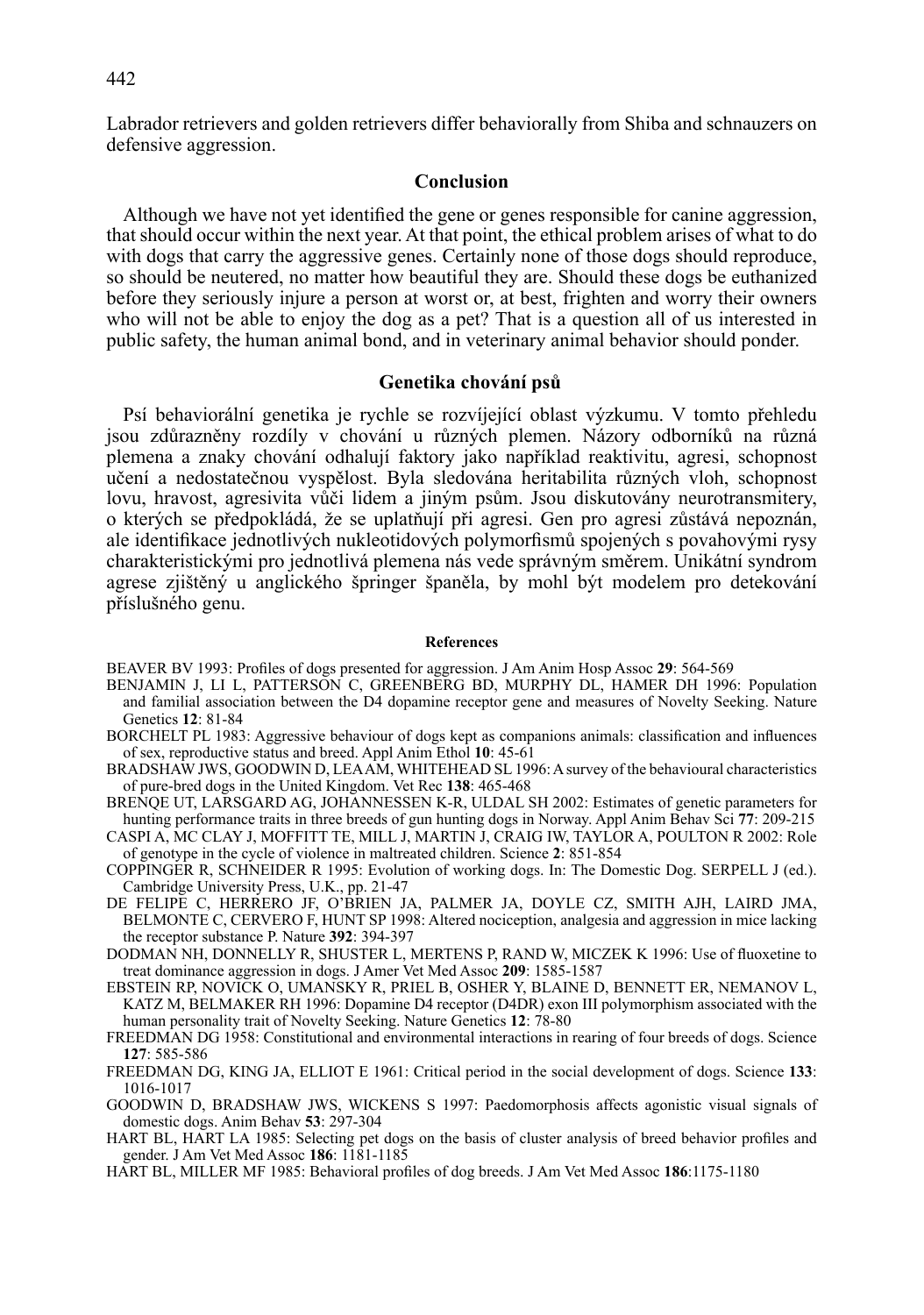- HASHIZUME C, SUZUKI M, MASUDA K, MOMOZAWA Y, KIKUSUI T, TAKEUCHI Y, MORI Y 2003: Molecular cloning of canine monoamine oxidase subtypes A (MAOA) and B (MAOB) cDNAs and their expression in the brain. J Vet Med Sci **65**: 893-898
- HASHIZUME C, MASUDA K, MOMOZAWA Y, KIKUSUI T, TAKEUCHI Y, MORI Y 2005: Identification of an cysteine-arginine substitution caused by a single nucleotide polymorphism in the canine monoamine oxidase B gene. J Vet Med Sci **67**: 199-201
- HSU Y, SERPELL JA 2003: Development and validation of a questionnaire for measuring behavior and temperament traits in pet dogs. J Am Vet Med Assoc **223**: 1293-1300
- JONES AC, GOSLING SD 2005: Temperament and personality in dogs (*Canis familiaris)*: A review and evaluation of past research. Appl Anim Behav Sci **95**: 1-53
- KIRKNESS EF, BAFNA V, HALPERN AL, LEVY S, REMINGTON K, RUSCH DB, DELCHER AL, POP M, WANG W, FRASER CM, VENTER JC 2003: The dog genome: Survey sequencing and comparative analysis. Science **26**: 1898-1903
- KLEIN E, STEINBERG SA, WEISS SRB, MATTHEWS DM, UHDE TW 1988: The relationship between genetic deafness and fear-related behaviors in nervous pointer dogs. Phys & Behav **43**: 307-312
- KUKEKOVA AV, ACLAND GM, OSKINA IN, KHARLAMOVA AV, TRUT LN, CHASE K, LARK KG, ERB HN, AGUIRRE GD 2006: The genetics of domesticated behavior in canids: What can dogs and silver foxes tell us about each other? In: The Dog and Its Genome. OSTRANDER EA, GIGER, U, LINDBLAD-TOH K (eds). Cold Harbor Springs Laboratory Press, Cold Harbor Springs, NY, pp. 515-538
- LANDSBERG GM 1991: The distribution of canine behavior cases at three behavior referral practices. Vet Med **86**: 1011-1018.
- LE ROY I, MORTAUD S, TORDJMAN S, DONSEZ-DARCEL E, CARLIER M, DEGRELLE H, ROUBERTOUX PL 1999: Genetic correlation between steroid sulfatase concentration and initiation of attack behavior in mice. Behav Genetics **29**:131-136
- LESCH KP, BENGEL D, HEILS A, SABOL SZ, GREENBERG BD, PETRI S, BENJAMIN J, MULLER CR, HAMER DH, MURPHY DL 1996: Association of anxiety-related traits with a polymorphism in the serotonin transporter gene regulatory region. Science **274**: 1527-1531
- LIINAMO A-E, KARJALAINEN L, OJALA M, VILVA V 1997: Estimates of genetic parameters and environmental effects for measures of hunting performance in Finnish hounds. J Anim Sci **75**: 622-629
- LIINAMO A-E, VAN DEN BERG L, LEEGWATER PAJ, SCHILDER MBH, VAN ARENDONK JAM, VAN OOST BA 2007: Genetic variation in aggression-related traits in Golden Retriever dogs. Appl Anim Behav Sci **104**: 95-106
- LINDBERG S, STRANDBERG E, SWENSON L 2004: Genetic analysis of hunting behaviour in Swedish Flatcoated Retrievers. Appl An Behav Sci **88**: 289-298
- MACKENZIE SA, OLTENACU EAB, LEIGHTON E 1985: Heritability estimate for temperament scores in German Shepherd dogs and its genetic correlation with hip dysplasia. Behav Genet **15**: 475-482
- MASUDA K, HASHIZUME C, KIKUSUI T, TAKEUCHI Y, MORI Y 2004a: Breed differences in genotype and allele frequency of catechol O-methyltransferase gene polymorphic regions in dogs. J Vet Med Sci **66**:183- 187
- MASUDA K, HASHIZUME C, OGATA N, KIDUSUI T, TAKEUCHI Y, MORI Y 2004b; Sequencing of canine 5-hydroxytriptamine receptor (5-HTR) 1B, 2A, 2C genes and identification of polymorphisms in the 5-HTR1B gene. J Vet Med Sci **66**:965-972
- MC CAIG D 1996: The dogs that go to work, and play, all day for science. Smithsonian Mag, pp. 126-137
- MUGFORD RA 1984: Aggressive behaviour in the English Cocker Spaniel. The Vet Ann **24**: 310-314
- MURPHREE OD, ANGEL C, DE LUCA DC 1974: Limits of therapeutic change: specificity of behavior modification in genetically nervous dogs. Biol Psych 9: 99-101
- NELSON RJ, DEMAS GE, HUANG PL, FISHMAN MC, DAWSON VL, DAWSON TM, SNYDER SH 1995: Behavioural abnormalities in male mice lacking neuronal nitric oxide synthase. Nature **378**: 383-386
- NELSON RJ, YOUNG KA 1998: Behavior in mice with targeted disruption of single genes. Neurosci Biobehav Rev **22**: 453-462
- NIMI Y, INQUE-MURAYAMA M, MURAYAMA Y, ITO S, TWASAKI T 1999: Allelic variation of the D4 dopamine receptor polymorphic region in two dog breeds, Golden Retriever and Shiba. J Vet Med Sci **61**: 1281-1286
- NOBLE EP, OZKARAGOZ TZ, RITCHIE TL, ZHANG X, BELIN TR, SPARKES RS 1998:  $D_2$  and  $D_4$  dopamine receptor polymorphisms and personality. Am J Med Genetics **81**: 257-267
- OGATA N, HASHIZUME C, MOMOZAWA Y, MASUDA K, KISUSUI T, TAKEUCHI Y, MORI Y 2006: Polymorphisms in the canine glutamate transporter-1 gene: identification and variation among five dog breeds. J Vet Med Sci **68**: 157-159
- PARKER HG, OSTRANDER EA 2005: Canine genomics and genetics: running with the pack. PLoS Genetics **1**: 0507-0513
- PARKER HG, SUTTER NB, OSTRANDER EA 2006: Understanding genetic relationships among purebred dogs: the PhyDo project. In: The Dog and Its Genome. OSTRANDER, EA, GIGER, U, LINDBLAD-TOH K (eds). Cold Harbor Springs Laboratory Press, Cold Harbor Springs, NY, pp. 141-158